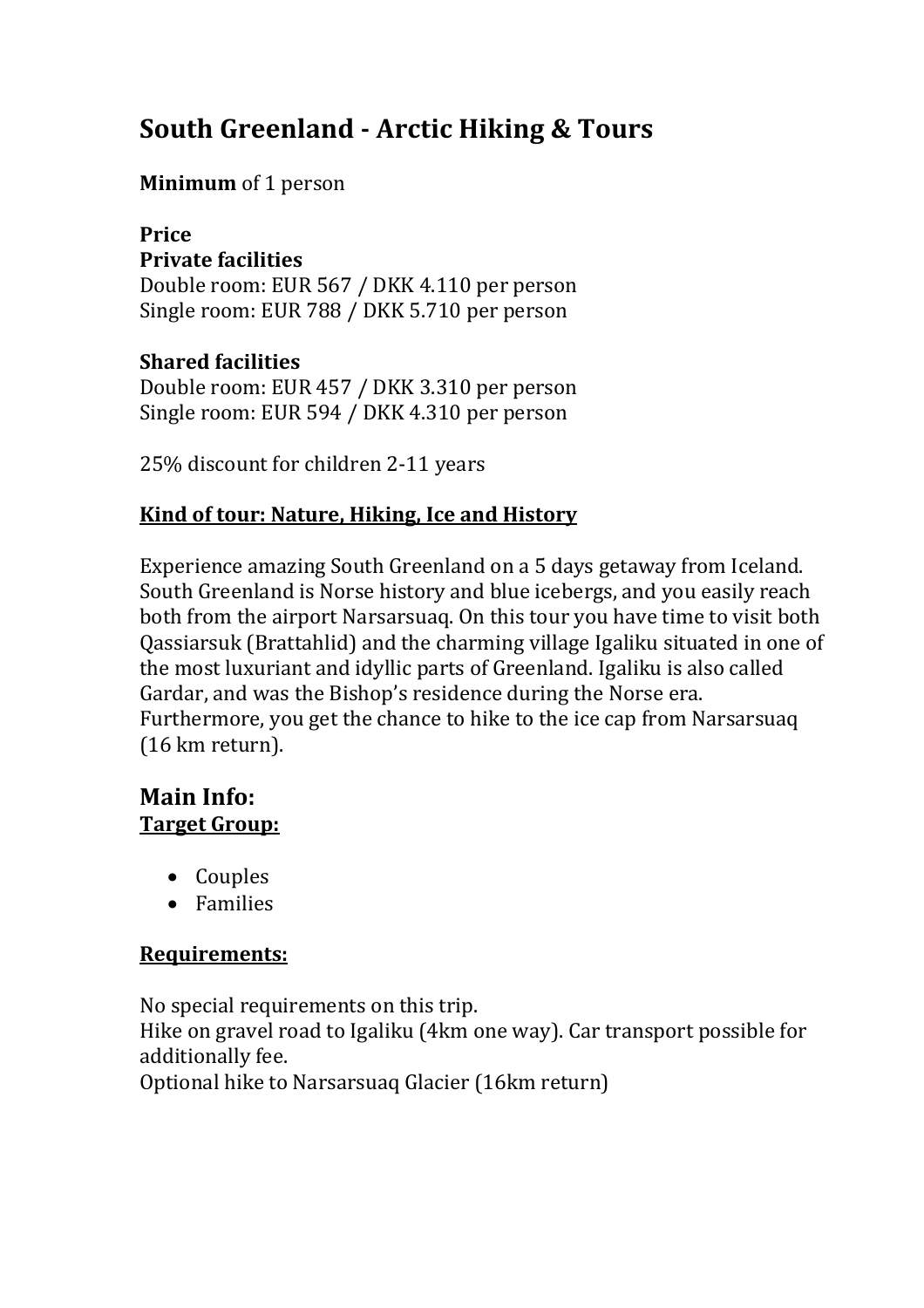# **Equipment:**

- Good walking shoes
- Outdoor clothing for all weathers
- Daypack for the tours and hikes

#### **Included:**

- Info meeting at arrival
- 4 nights at Hotel Narsarsuaq incl. breakfast
- Car transfer to/from airport harbour hotel
- Boat transfer Narsarsuaq Itilleq (return)
- Boat transfer Narsarsuaq Qassiarsuk (return)
- Leaflet with a map in Qassiarsuk and entrance Museum (Brattahlid)
- Guided boat trip to the Qooroq Ice Fjord

# **Timeplan, time schedule detailed description** :

# **Day 1**

Arrival Narsarsuaq. Info at our office at Blue Ice Café. In the afternoon/evening you can make the little hike to the viewpoint "Signalhøjen" (about one hour). From the top you have an impressive view of Narsarsuaq Glacier.

Accommodation at Hotel Narsarsuaq for four nights.

# **Day 2**

Day trip to Igaliku. The trip goes through Erik's Fjord to Itilleq - the harbour serving the settlement of Igaliku. You now have a short walk (4 km) on the King's Road to the small historic settlement of Igaliku. The village is one of the most beautiful villages in Greenland. From the top of the Kings Road, you look over the colourful houses, the green hills and the deep, blue fjord. On the other side of the fjord towers Illerfissalik with its snow-covered peak piercing the clear blue sky. Igaliku was the Episcopal seat during the Norse period, and the ruins from that time are very impressive. Today the town thrives from sheep farming. There is a school, a church and a shop.

You can enjoy a lunch with local products at our café. The return is by boat to Narsarsuaq in the late afternoon.

# **Day 3**

The village Qassiarsuk is situated across the fjord 15 minutes by boat from Narsarsuaq. Today sheep farmers are working on exact the same